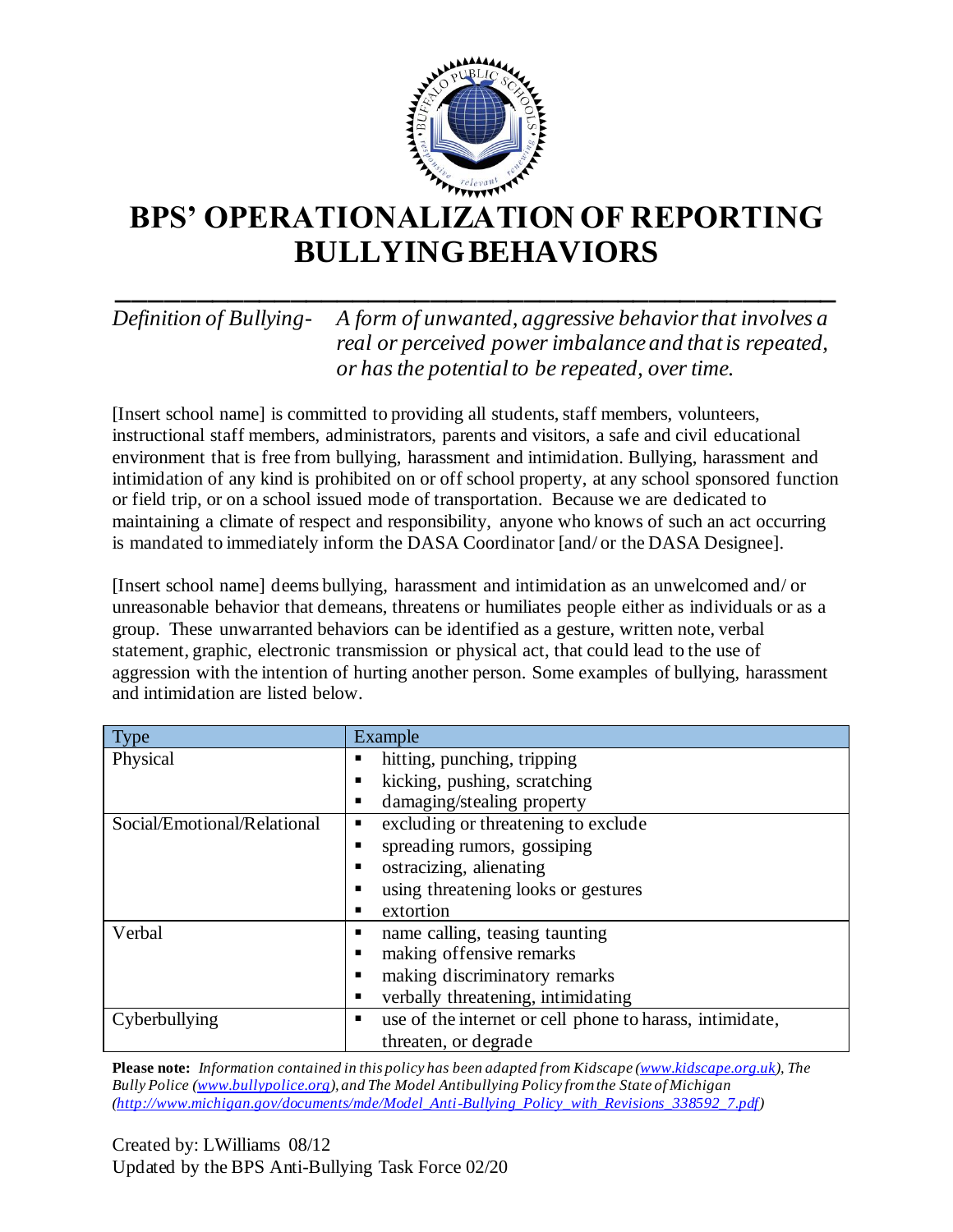

Bullying, cyberbullying and intimidation is a very serious offense and all reports will be handled swiftly and thoroughly. Any sustained offense will punishable by, but not limited to:

- parent conference
- restorative conferencing
- referral to School Social Worker, Psychologist, or Counselor
- detention
- referral to BPS Security Department and a School Resource Officer
- notification of 9-1-1
- in-school suspension
- out-of-school short term suspension
- formal long term suspension from school

#### *All school staff will follow the same procedure (outlined below) when reporting cases of alleged bullying or cyberbullying.*

#### **The basic procedures for how to report bullying are listed below:**

- STEP  $1\rightarrow$  Report allegations (seen or heard about) of alleged bullying or cyberbullying either verbally or in writing to the Principal (member of the school's leadership team) or the DASA Co-designee. Bullying Incident forms will be available in the main office, in the SST area(s), or in the office of the DASA Co-designee. There is also an electronic form available on the district and school's website.
- STEP  $2 \rightarrow$  Collect evidence, such as printouts of text messages or witness testimonies to expedite the investigation and attach to the written or electronic report.

#### **The investigation will ensue as such:**

- 1. The investigation of a report will begin at most 24 hours, one school day, after a report is made.
- 2. A thorough and systematic investigation will occur.
	- a. If submitted through the BPS website, the centrally located coordinator will inform the Associate of School Leadership (for the identified school), DASA Coordinator (Principal or DASA designee) at the school to inform him or her for follow up.
	- b. At the school, involved students will be interviewed separately. If there are witnesses to the event(s) in question they will also be interviewed.
- 3. In all cases parents of both parties involved will be informed of the incident.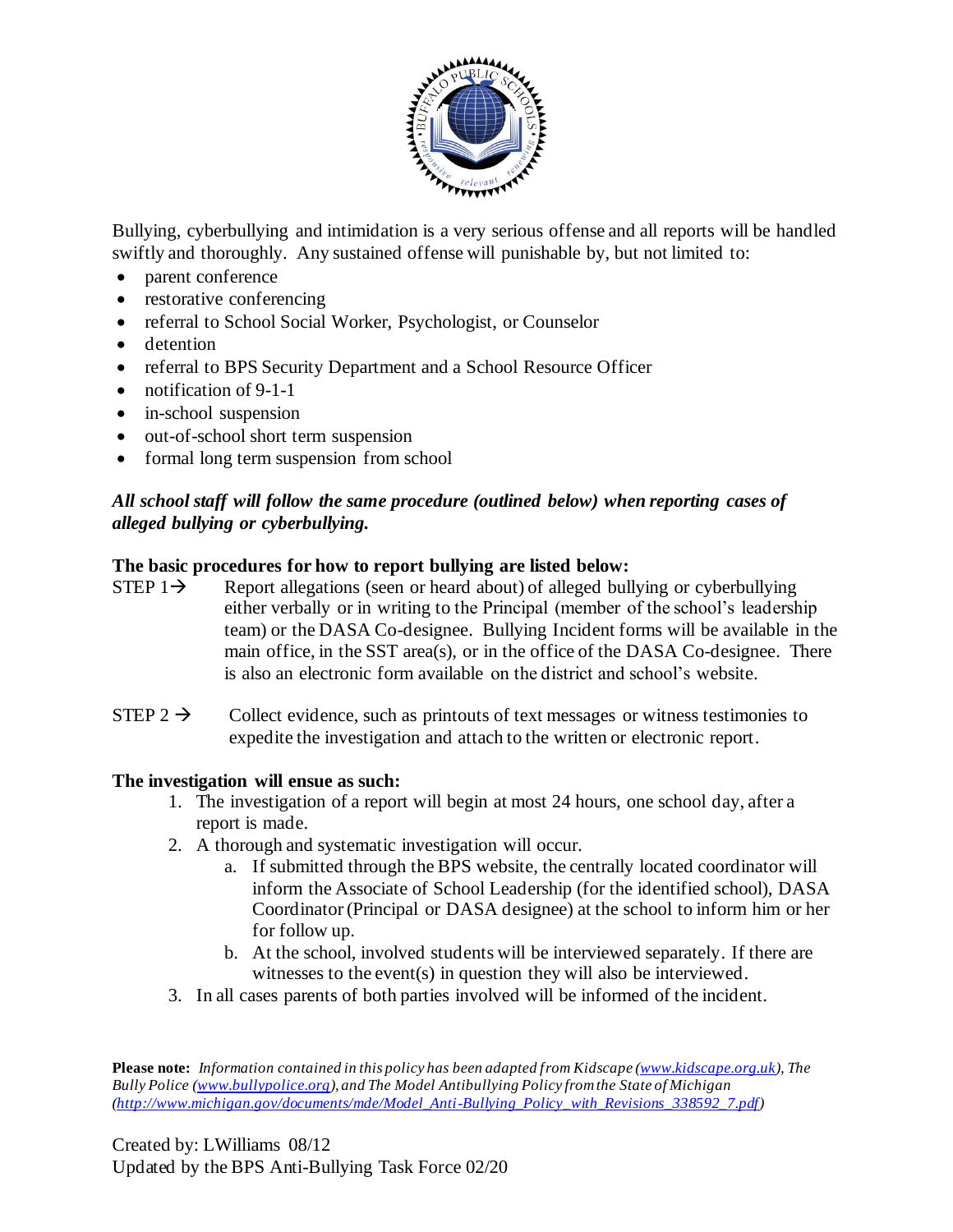

- a. In serious substantiated cases the parents may be asked to participate in a meeting with the DASA Coordinator, or DASA designee at which the findings of said investigation will be discussed.
- 4. Severe cases may warrant the consultation of a School Resource Officer.

#### **If the result of the investigation finds the report to be true, the outcome of the investigation may include, but is not limited to:**

- 1. Creating a safe and supportive plan of action to be agreed upon by both parties.
- 2. The "bully" will be placed on check in-check out (Tier 2) and will have at least 3 counseling meetings with a member of the Student Support Team to discover possible changes that could be made in his/her behavior.
- 3. The "victim" will have at least 3 counseling meetings with a member of the Student Support Team for continued support and assistance.
- 4. The "bully" will be requested to apologize verbally or in a written statement, to the victim in an effort to repair harm and build trust. This apology will be facilitated by the DASA Coordinator, the DASA designee or a member of the Student Support Team.
- 5. Mediation may take place between both parties facilitated by a member of the Student Support Team which has received training in Restorative Practices.
- 6. In serious cases suspension will be considered or formal suspension requested.
- 7. The "bully" will be "tracked" by a member of the Student Support Team to monitor his/her daily behavior and documentation will be collected and maintained.

#### **If the result of the investigation finds the report to not meet the threshold of the definition of bullying, but meets the threshold of a conflict, the outcome of the investigation may include, but is not limited to:**

- 1. Notification of parents
- 2. Restorative conferencing between both parties.
- 3. Exclusion from a school event.
- 4. Detention or in-school detention
- 5. In serious cases, an in-school or out-of-school suspension will be considered.

#### **Follow-Up:**

- 1. An informal investigation will be conducted to guarantee that both parties are following the resolution.
- 2. Further action may be taken if the resolution is not being upheld.